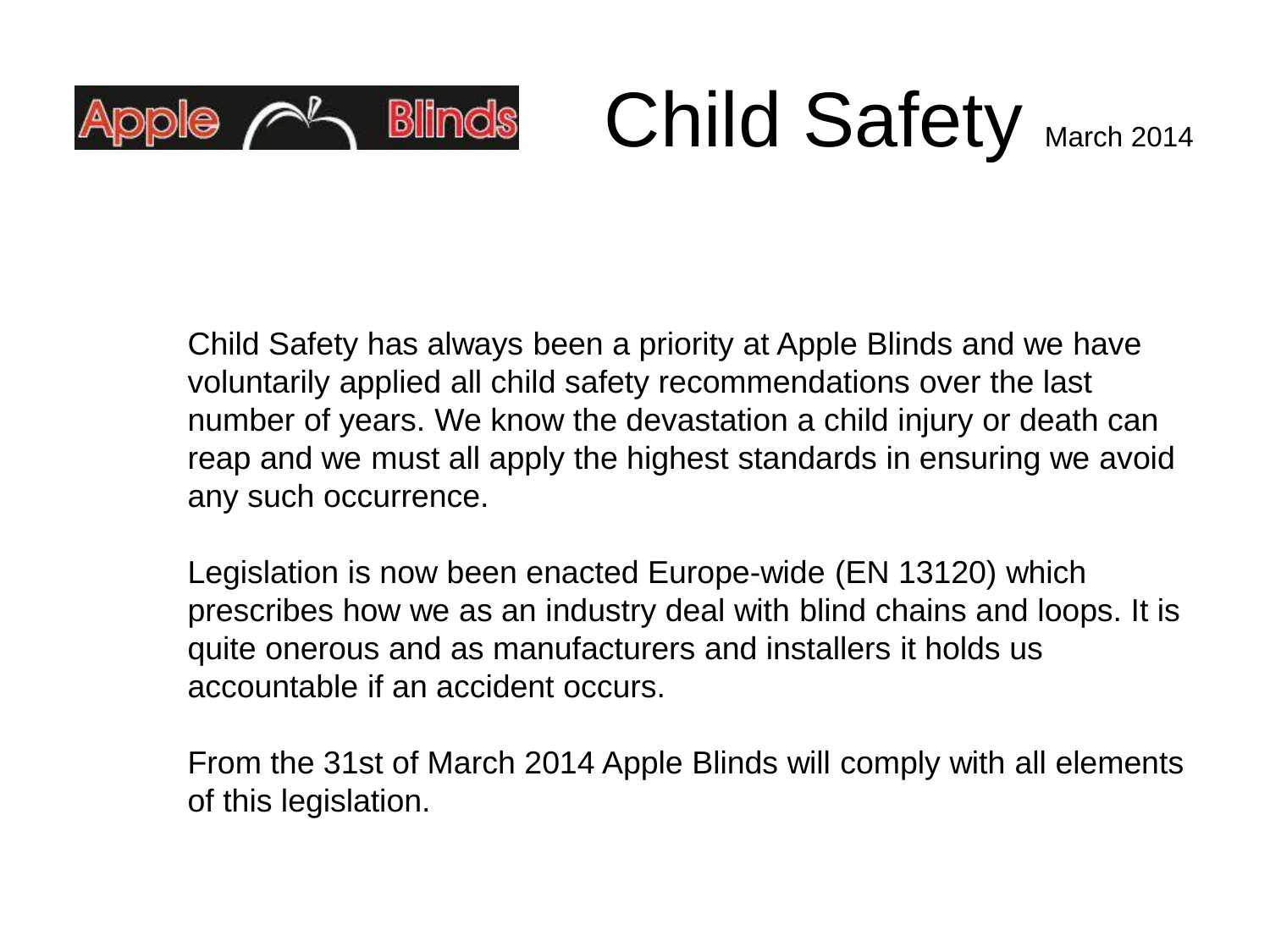

Child Safety March 2014

#### **The principle changes are**

- 1. That a fixed loop or cord must be fitted with a cord tidy, fitted at a minimum of 1.5m from the floor.
- 2. Breakaway connectors are acceptable as long as they are 0.6m from the floor.
- 3. Cords (eg Venetian) must have breakaway connectors (to prevent fixed loops). Cords will also need a cleat to secure the cord tail, and again be a min1.5m from the ground.
- 4. For these reasons a fixing height must be stated with every blind measurement with the preferred operation type if applicable (e.g. Fixed loop/Breakaway). If fixing height not specified the chain length will be limited to 750mm. Our computer system is presently being upgraded to apply these changes.
- 5. Mandatory warning labels, stickers, instructions, safety devices etc will now accompany every blind. Warning tags must be left on every blind **and** on the safety devices.
- 6. It is not possible for a customer to decline a safety device, it **MUST** be fitted. It is therefore imperative that sales personnel inform customer of child safety issues and any safety devices that must be fitted.
- 7. Vertical chain length will be an issue and we recommend the wand option. Verticals with cord & chain will now be supplied with a white plastic endless loop as standard with a double cord connector.
- 8. This legislation is not applicable where a blind is 'Intended to be installed in a premises where children 0-14months are **NOT** likely to have access or be present' eg in offices, factories etc. In this case the surveyor must conduct their own risk assessment and satisfy themselves that the location does not cause a risk to children. If instructed in this case we can supply longer controls etc.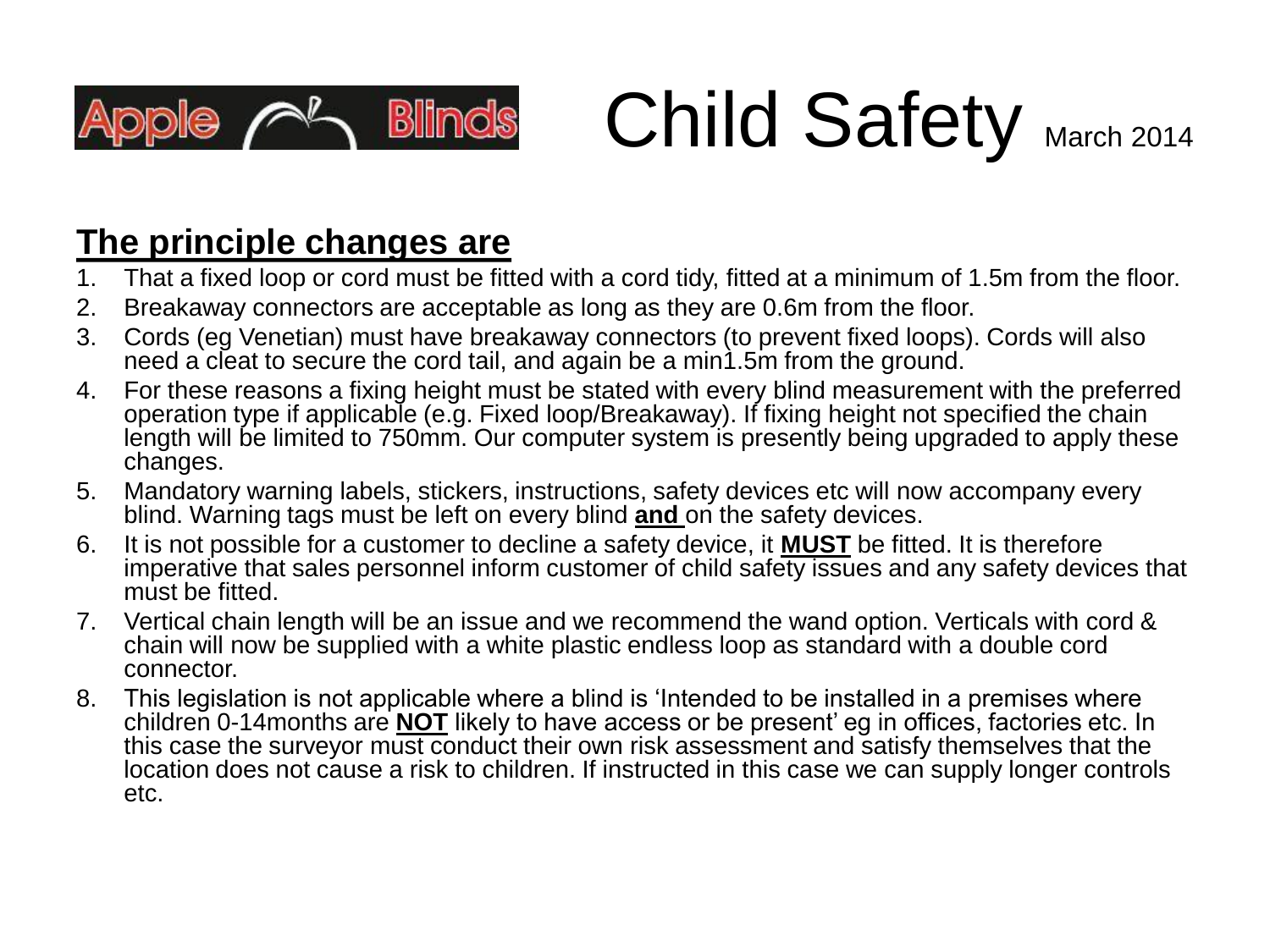

# **General Advice**

- At point of Sale, advise customer of the risks posed by unrestrained cords, loops etc to young children. Young children can be strangled by loops in pull cords, chains and inner cords that operate blinds. They can also wrap them around their necks.
- To avoid strangulation and entanglement, keep cords out of reach of children
- Move beds, cots and furniture away from windows with blind cords/chains.
- Do not tie cords together
- Make sure cords do not twist and create a loop.
- Install and use safety devices according to the installation instructions.
- Leave warning labels on product and safety device.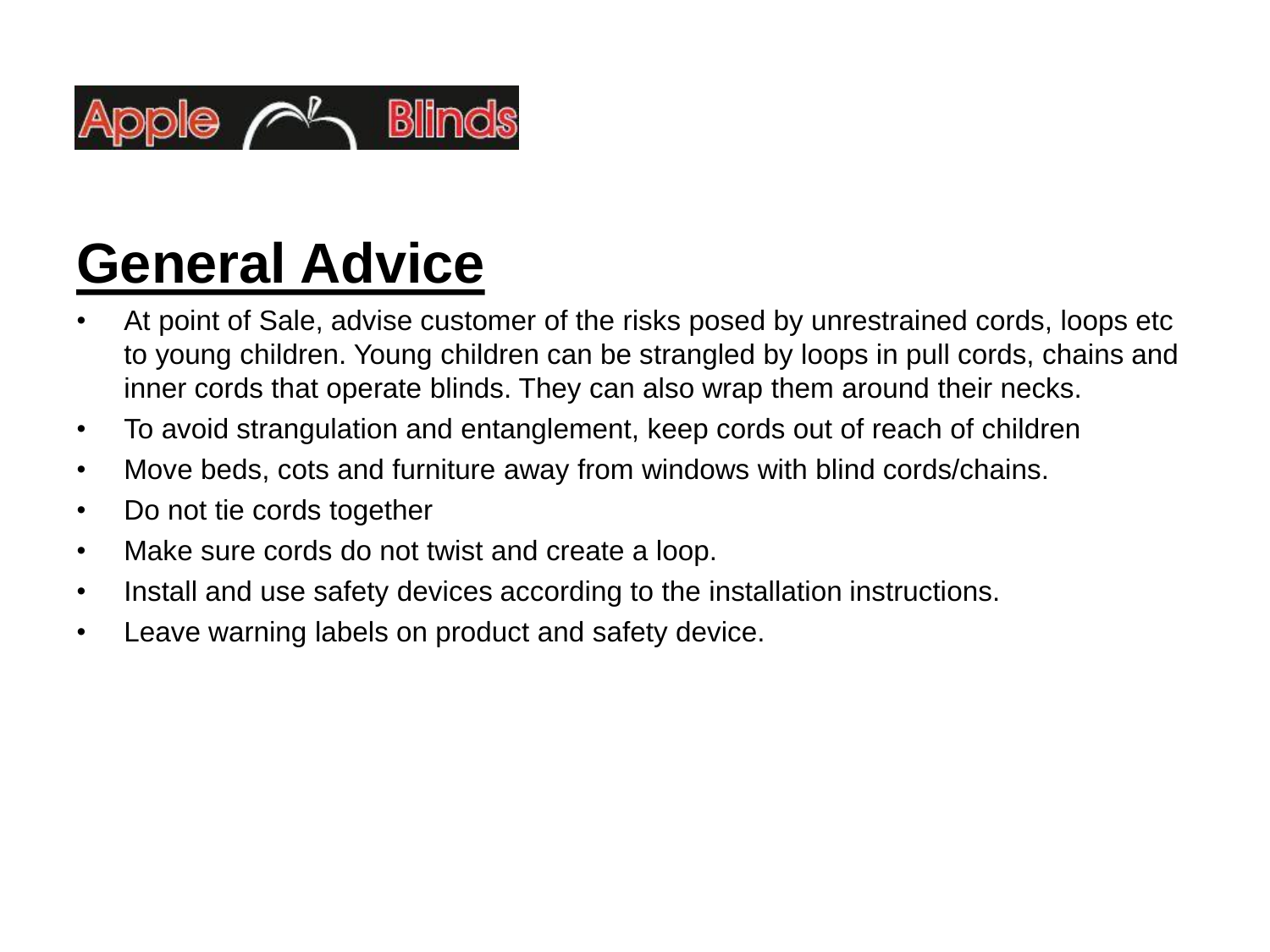

The picture below illustrates the difference between an order without installation height specified and with installation height specified.

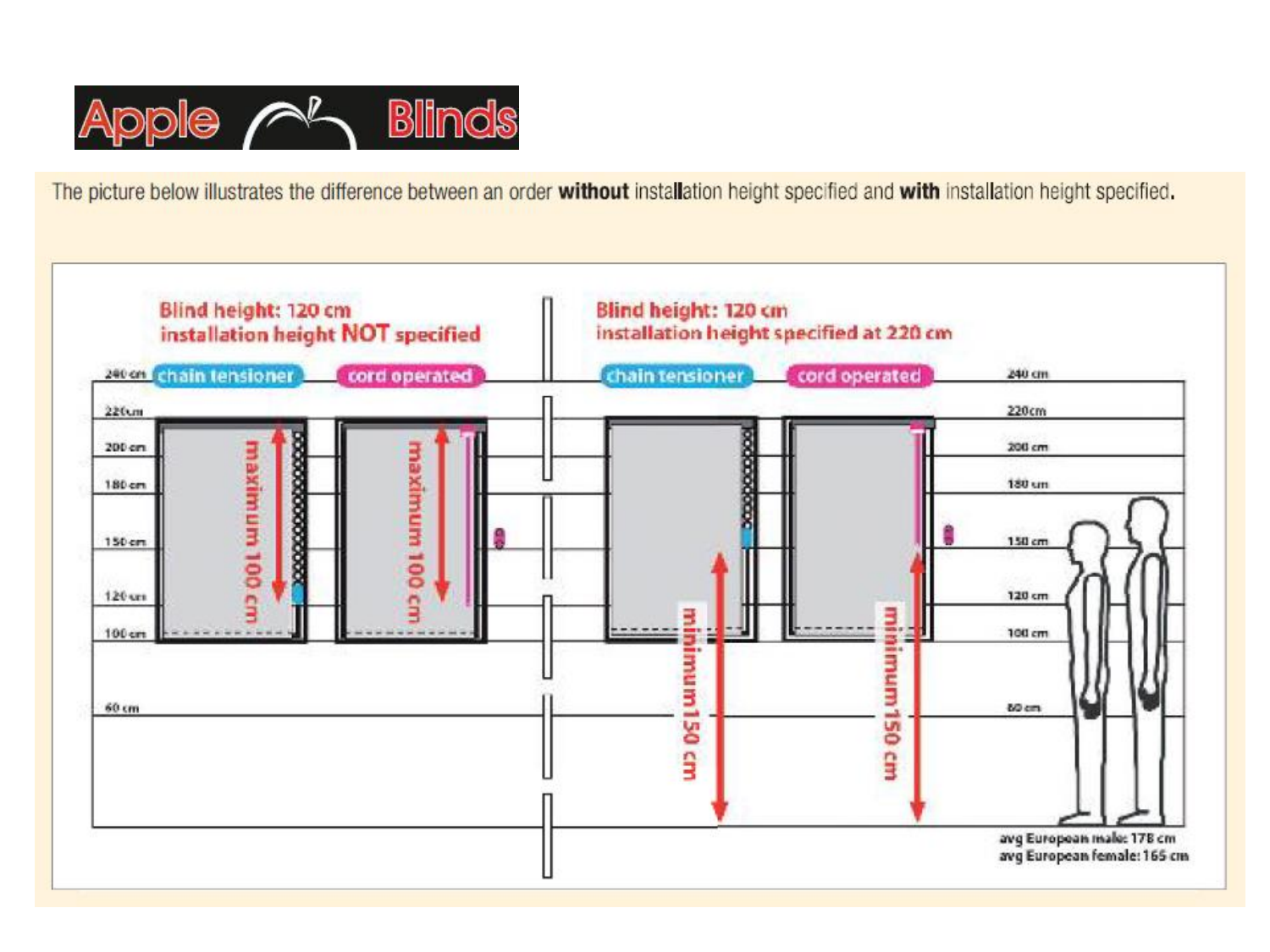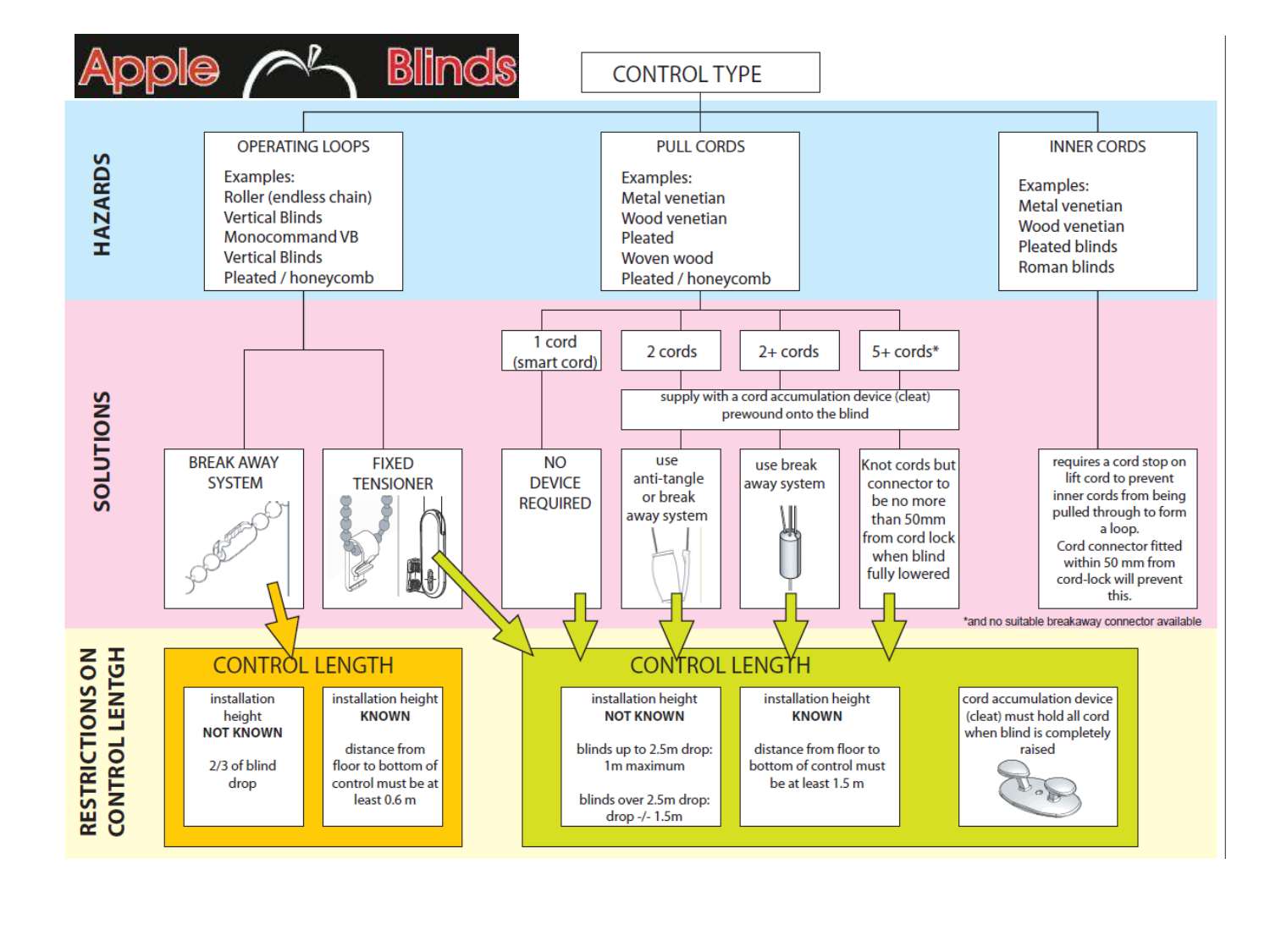

#### **Child Safety Systems**

February 2014 (rev 1)

|             |                     | Fixing Height Unknown |                        | Safety Device          |                 |                          |                               |                               | Warning Information |                               |                                     |                            |                      |                                               |                                   |
|-------------|---------------------|-----------------------|------------------------|------------------------|-----------------|--------------------------|-------------------------------|-------------------------------|---------------------|-------------------------------|-------------------------------------|----------------------------|----------------------|-----------------------------------------------|-----------------------------------|
|             |                     | Drop less than 2.5m   | Drop greater than 2.5m | Fixing Height Known    |                 |                          |                               |                               |                     |                               |                                     |                            |                      |                                               |                                   |
|             |                     | Cord/Chain Length     | Cord/Chain Length      | Cord/Chain Length      | Cord/Chain Tidy | Cord/Chain Tidy<br>ouble | Chain Connectors<br>Breakaway | Connector<br>Cord<br>reakaway | Cleat<br>Cord       | General Warning Tag on Produd | Device<br>Safety<br>등<br>Naming Tag | Warning Label on Packaging | Fitting Instructions | Product<br>g<br>$\mathbf{Q}$<br>Manufacturers | Point of sale Safety Info leaflet |
| Roller      | Spring              | pull less than 220mm  | pull less than 220mm   | pull less than 220mm   | Child Safe      |                          |                               | n/a                           | n/a                 | n/a                           | n/a                                 | n/a                        | n/a                  |                                               |                                   |
|             | <b>Fixed Loop</b>   | 750mm                 | Drop minus 1.5m*       | Floor to Chain > 1.5m* | √               |                          |                               |                               |                     | √                             |                                     | √                          | N                    | √                                             |                                   |
|             | Breakaway Connector | 2/3 Drop*             | 2/3 Drop*              | Floor to Chain>0.6m*   |                 |                          |                               |                               |                     | √                             | N                                   | √                          | √                    | √                                             |                                   |
|             | <b>Perfect Fit</b>  | n/a                   | n/a                    | n/a                    | Child Safe      |                          |                               |                               | n/a                 | n/a                           | n/a                                 | n/a                        | n/a                  | n/a                                           |                                   |
|             | Motorised           | n/a                   | n/a                    | n/a                    | Child Safe      |                          |                               |                               | n/a                 | n/a                           | n/a                                 | n/a                        | n/a                  | n/a                                           |                                   |
| Vertical    | Wand                | n/a                   | n/a                    | n/a                    | Child Safe      |                          |                               |                               | n/a                 | n/a                           | n/a                                 | n/a                        | n/a                  | n/a                                           |                                   |
|             | Cord & Chain        | 750 <sub>mm</sub>     | Drop minus 1.5m*       | Floor to chain > 1.5m* |                 |                          |                               |                               |                     | √                             |                                     | N                          | N                    | √                                             |                                   |
|             | Motorised           | n/a                   | n/a                    | n/a                    |                 |                          | Child Safe                    |                               |                     | n/a                           | n/a                                 | n/a                        | n/a                  | n/a                                           | n/a                               |
| Roman       | <b>Fixed Loop</b>   | 750mm                 | Drop minus 1.5m*       | Floor to chain > 1.5m* | √               |                          |                               |                               |                     | √                             | N                                   | √                          | N                    | √                                             |                                   |
|             | Motorised           | n/a                   | n/a                    | n/a                    | Child Safe      |                          |                               |                               | n/a                 | n/a                           | n/a                                 | n/a                        | n/a                  | n/a                                           |                                   |
| Panel       | Wand                | n/a                   | n/a                    | n/a                    |                 |                          | Child Safe                    |                               |                     | n/a                           | n/a                                 | n/a                        | n/a                  | n/a                                           | n/a                               |
|             | <b>Cord Control</b> | 750mm                 | Drop minus 1.5m*       | Floor to chain > 1.5m* | √               |                          |                               |                               |                     | √                             | N                                   | √                          | √                    | √                                             |                                   |
| Pleated     | <b>Perfect Fit</b>  | rva                   | n/a                    | n/a                    | Child Safe      |                          |                               |                               | n/a                 | n/a                           | n/a                                 | n/a                        | n/a                  | n/a                                           |                                   |
|             | Skylight            | n/a                   | n/a                    | n/a                    | Child Safe      |                          |                               | n/a                           | n/a                 | n/a                           | n/a                                 | n/a                        | n/a                  |                                               |                                   |
|             | Freehanging         | $750$ mm              | Drop minus 1.5m*       | Floor to Cord > 1.5m*  |                 |                          |                               | N                             | $\sqrt{x}$          | √                             | √                                   | √                          | N                    | √                                             |                                   |
|             | Type 2 (Tensioned)  | n/a                   | n/a                    | n/a                    | Child Safe      |                          |                               |                               | n/a                 | n/a                           | n/a                                 | n/a                        | n/a                  | n/a                                           |                                   |
|             | Motorised           | n/a                   | n/a                    | n/a                    | Child Safe      |                          |                               | n/a                           | n/a                 | n/a                           | n/a                                 | n/a                        | n/a                  |                                               |                                   |
| Woodweave** | Roman freehanging   | 750mm                 | Drop minus 1.5m*       | Floor to Cord > 1.5m*  |                 |                          |                               | N                             | $\sqrt{x}$          | √                             | N                                   | N                          | N                    | √                                             |                                   |
|             | Skylight            | n/a                   | n/a                    | n/a                    |                 |                          | Child Safe                    |                               |                     | n/a                           | n/a                                 | n/a                        | n/a                  | n/a                                           | n/a                               |
| Vision      | Tensioned           | 750 <sub>mm</sub>     | Drop minus 1.5m*       | Floor to chain > 1.5m* | √               |                          |                               |                               |                     | √                             |                                     | √                          | N                    | √                                             |                                   |
|             | Breakaway           | not available         | not available          | Floor to Chain>0.6m*   |                 |                          | √                             |                               |                     | √                             | √                                   | √                          | N                    | √                                             |                                   |
|             | Motorised           | n/a                   | n/a                    | n/a                    | Child Safe      |                          |                               | n/a                           | n/a                 | n/a                           | n/a                                 | n/a                        | n/a                  |                                               |                                   |
| Venetian    | Perfect Fit         | n/a                   | n/a                    | n/a                    | Child Safe      |                          |                               | n/a                           | n/a                 | n/a                           | n/a                                 | n/a                        | n/a                  |                                               |                                   |
|             | Wood                | $750$ mm              | Drop minus 1.5m*       | Floor to chain > 1.5m* |                 |                          |                               | N                             | $\sqrt{x}$ 3        | √                             | N                                   | N                          | √                    | √                                             |                                   |
|             | Aluminium           | 750mm                 | Drop minus 1.5m*       | Floor to chain > 1.5m* |                 |                          |                               | N                             | x2/x3               | √                             | N                                   | N                          | N                    | √                                             |                                   |
|             | Motorised           | n/a                   | n/a                    | n/a                    |                 | Child Safe               |                               |                               |                     | n/a                           | n/a                                 | n/a                        | n/a                  | n/a                                           | n/a                               |

n/a not applicable

\* chains/cords will be rounded down to chain lengths of 500, 750, 1000 & 1250mm

\*\* Woodweave rollup option discontinued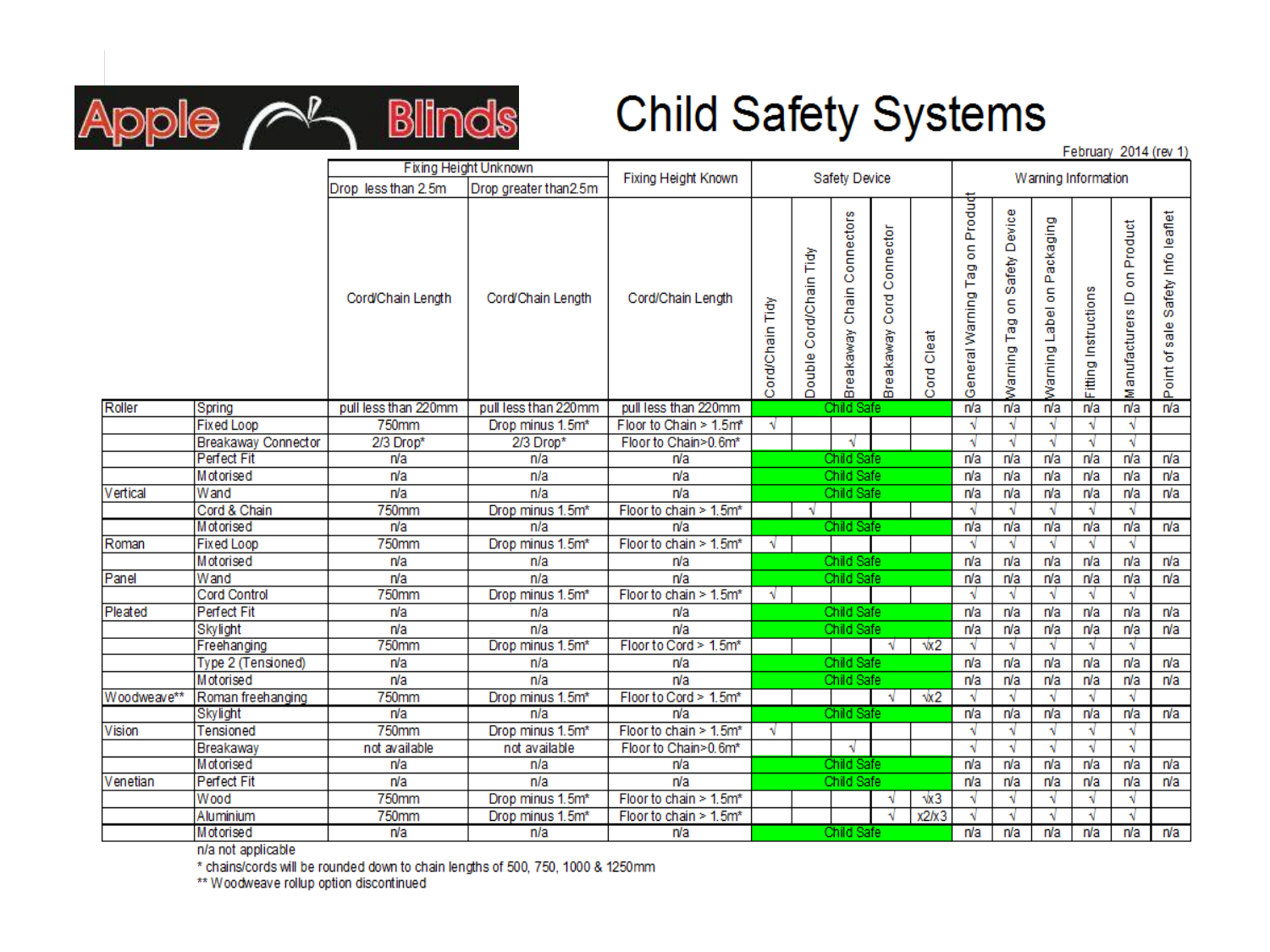

# Child Safety March 2014

# **Roller Blinds**

- Spring **Child Safe**
- Perfect Fit **Child Safe**
- Sidewinder
	- Height Known
		-
		- Breakaway Connector Floor to Chain >  $0.6m^*$
	- Height Unknown
		-
		- Breakaway Connector 2/3 of drop\*

– Fixed Loop Floor to Chain > 1.5m<sup>\*</sup>

– Fixed Loop 750mm (or drop -1.5m if blind longer than 2.5m)

- Fixed Loops will be provided with a chain tidy
- Where Breakaway Connectors supplied chain tidy not required
- \*chains to be rounded down to 500,750 &1000 mm long loops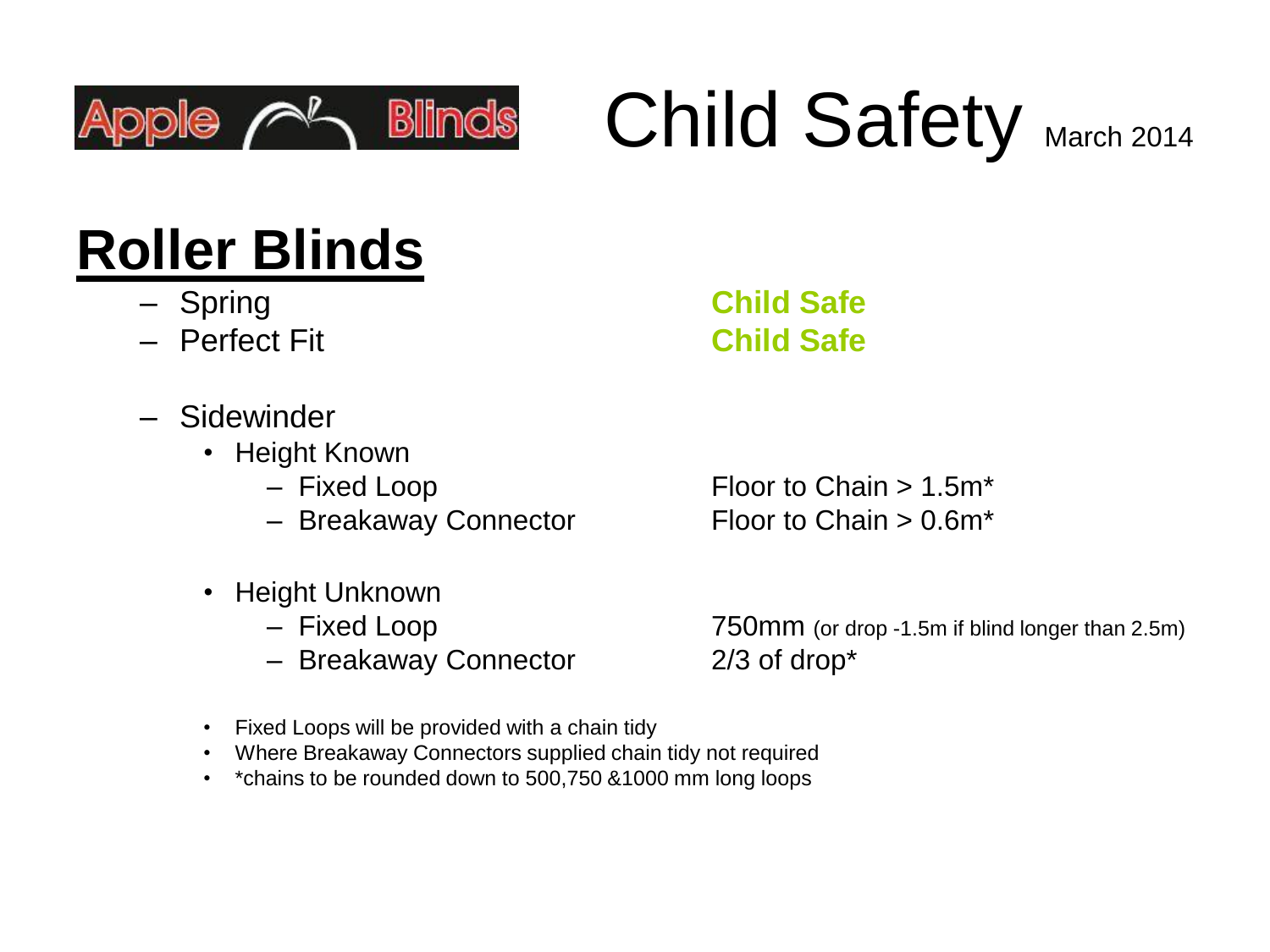

Child Safety March 2014

# **Vertical Blinds**

– Wand Operated Child Safe

#### – Cord & Chain

- Height Known Floor to Chain > 1.5m\*
- Height Unknown 750mm (or drop -1.5m if blind longer than 2.5m)
	- Chain will be white endless plastic chain as standard.
	- Metal chain +€2.5 retail.
	- Double Chain connector supplied

• \*chains and cords to be rounded down to 500,750 &1000 mm long loops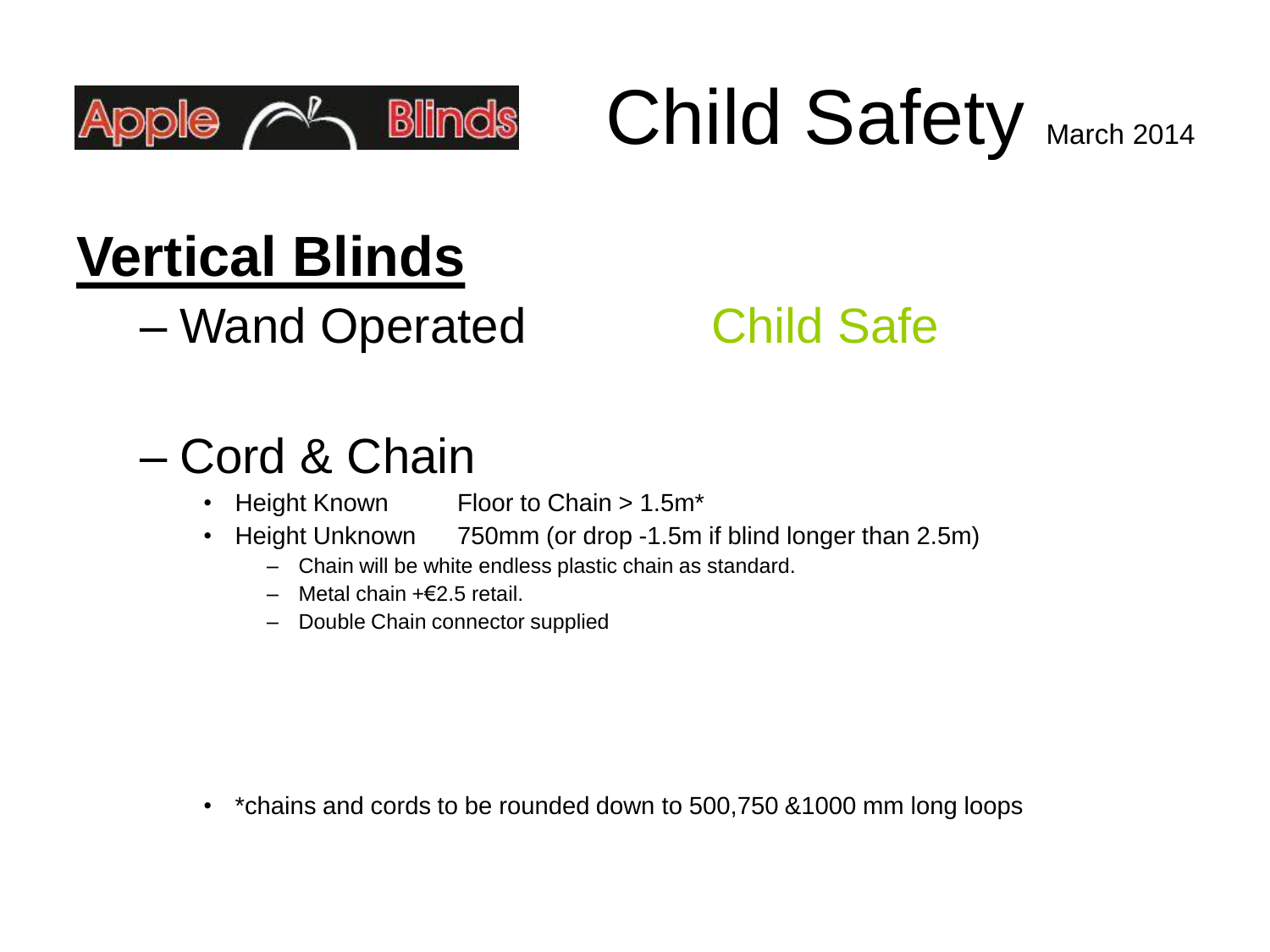

Child Safety March 2014

# **Roman Blinds**

Endless Loops Only (no Breakaway connectors). Chain Tidy must be installed Cord Lift breakaway fitted to rear of blind

Height Known Floor to Chain > 1.5m

Height Unknown 750mm (or drop -1.5m if blind longer than 2.5m)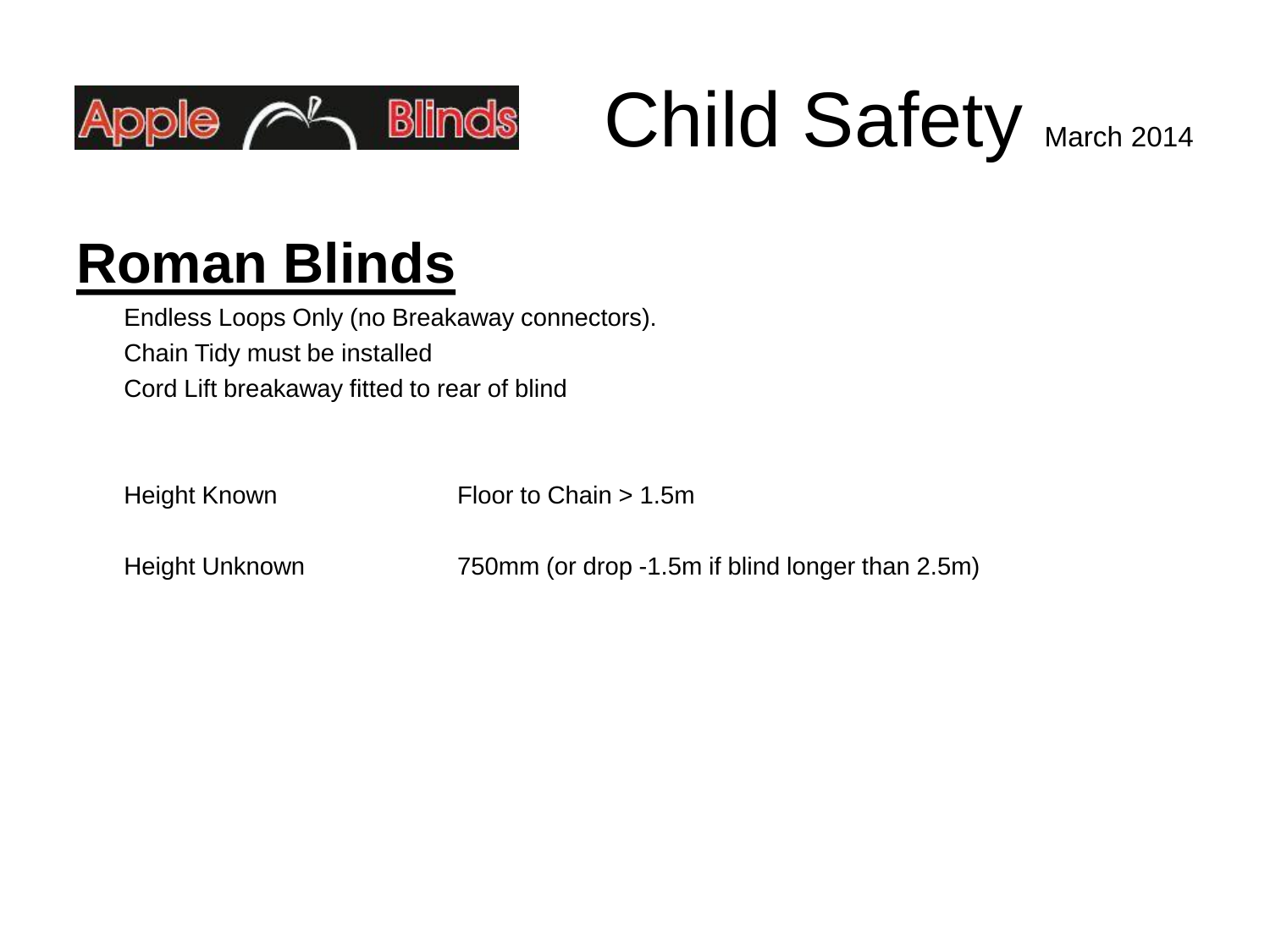

Child Safety March 2014

## **Pleated**

- Perfect Fit Child Safe
- Skylight Child Safe

• Freehanging

Height Known Floor to Chain > 1.5m Height Unknown 750mm (or drop -1.5m if blind longer than 2.5m)

A breakaway cord connector will be installed on every blind

2 cord cleats will be provided per blind so that the full extent of the cord can be secured